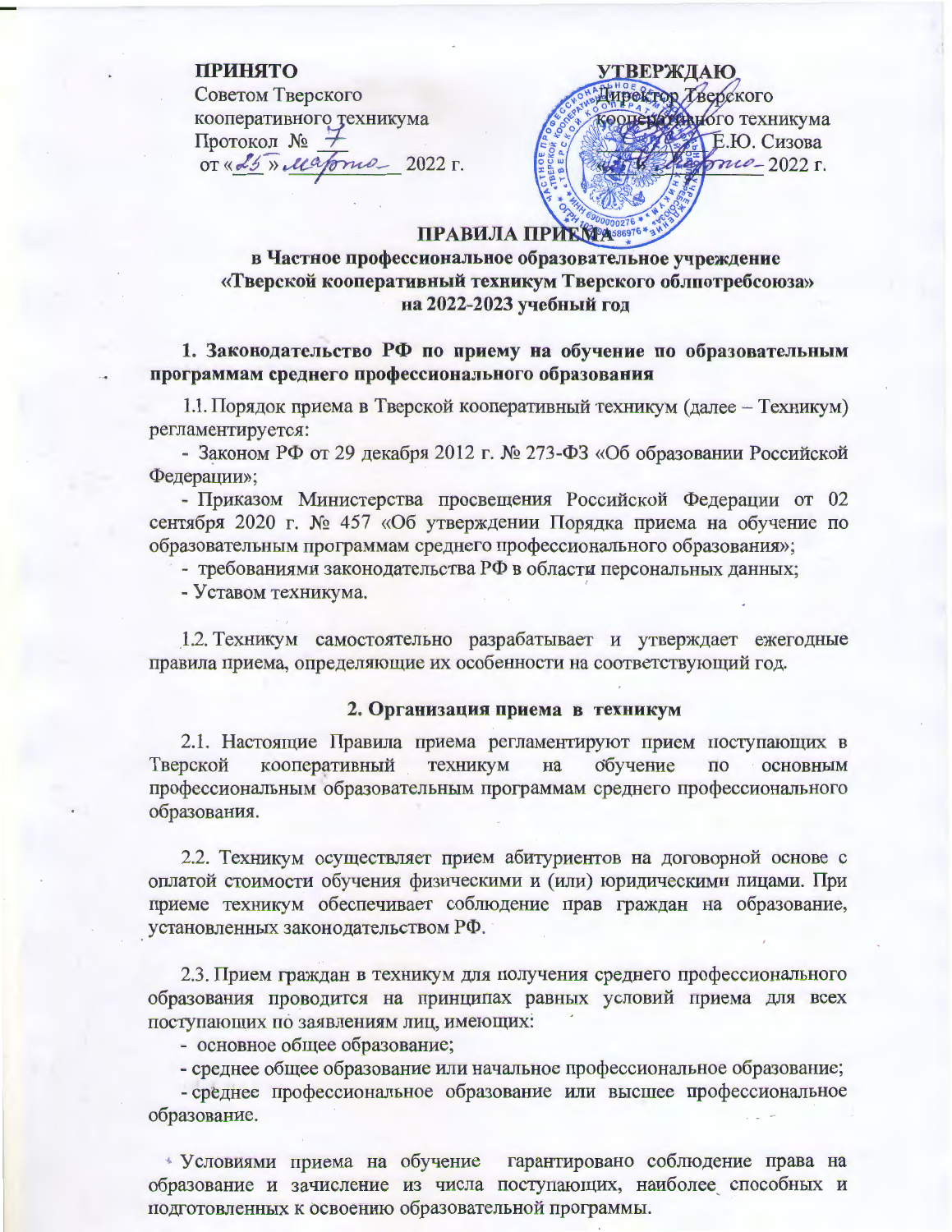2.4. На очную форму обучения принимаются лица, имеющие основное общее образование (9 классов), среднее общее образование (11 классов), профессиональное образование, среднее начальное профессиональное образование или высшее профессиональное образование.

На заочную форму обучения принимаются лица, имеющие среднее общее образование (11 классов), начальное профессиональное образование, среднее профессиональное образование или высшее профессиональное образование.

2.5. Для организации приема на обучение создается приемная комиссия. приемной Состав, полномочия  $\overline{\mathbf{M}}$ порядок деятельности комиссии регламентируются Положением о ней. Председателем приемной комиссии является директор техникума. В работе приемной комиссии обеспечивается гласность и открытость.

2.6. Работу приемной комиссии и делопроизводство, а также личный прием поступающих и их родителей (законных представителей) организуют ответственные секретари, которые назначаются директором техникума.

2.7. Приемная комиссия имеет право осуществлять проверку документов, представляемых поступающим. С целью подтверждения достоверности документов, приемная комиссия вправе обращаться в соответствующие государственные (муниципальные) органы и организации.

2.8. С целью ознакомления поступающего и его родителей (законных представителей) с уставом Тверского кооперативного техникума, лицензией на право ведения образовательной деятельности,  $\rm{co}$ свидетельством о государственной аккредитации, дающим право на выдачу документа государственного образца о среднем профессиональном образовании, основными профессиональными образовательными программами среднего образования, реализуемыми профессионального образовательным учреждением, и другими документами, регламентирующими организацию образовательного процесса и работу приемной комиссии, техникум размещает указанные документы на официальном сайте и на информационном стенде.

2.9. На каждого поступающего заводится личное дело, в котором хранятся все сданные документы.

2.10. Поступающему при личном представлении документов выдается расписка о приеме документов.

2.11. В случае представления поступающим заявления, содержащего не все сведения и (или) сведения, не соответствующие действительности, техникум в праве возвратить документы поступающему.

2.12. Не допускается взимание платы с поступающих при подаче документов.

2.13. В целях профилактики и предотвращения распространения новой коронавирусной инфекции (COVID - 19) при работе с абитуриентами и приеме DESCRIPTION TO THE TABLE AND THE TABLE OF ASSESSMENT TO MAINTER.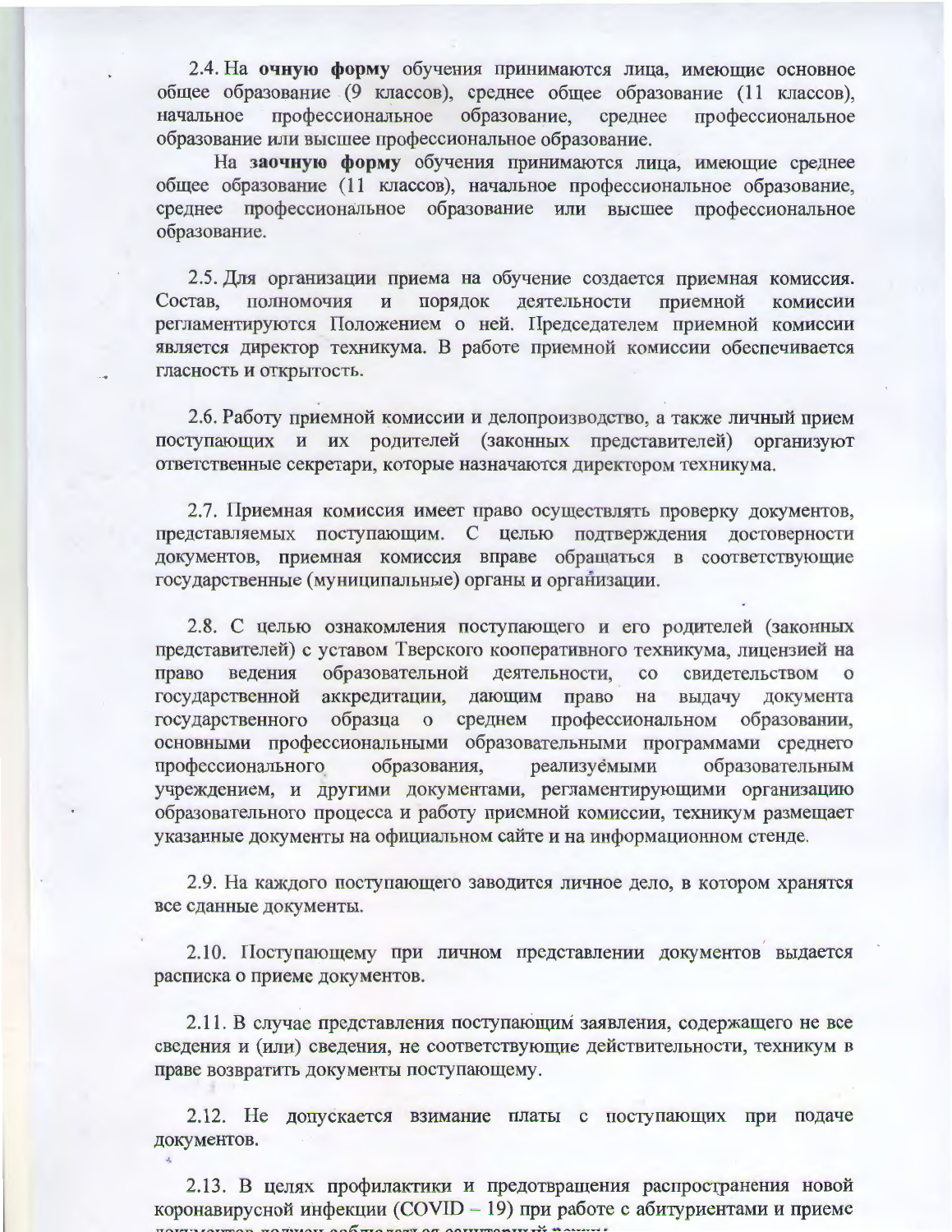#### 3. Прием на очную и заочную формы обучения по специальностям

3.1. В соответствии с лицензией № 620, выданной Министерством образования Тверской обл. 30 октября 2015 г., и свидетельством о государственной аккредитации № 14 от 05 июня 2020 г. техникум осуществляет базовый уровень подготовки специалистов по очной и заочной формам обучения по специальностям:

- 38.02.01 «Экономика и бухгалтерский учет» Квалификация - бухгалтер;

- 38.02.04 «Коммерция» Квалификация менеджер по продажам;
- 40.02.01 «Право и организация социального обеспечения» Квалификация  $-$  юрист;

- 43.02.10 «Туризм» Квалификация - специалист по туризму.

#### 4. Сроки обучения в техникуме

4.1. По очной форме обучения на базе основного общего образования срок обучения составляет 2 года 10 месяцев, среднего общего образования - 1 год 10 месяцев.

4.2. По заочной форме обучения на базе среднего общего образования - 2 года 5 месяцев.

#### 5. Сроки приема документов

5.1. Прием документов для обучения по основным профессиональным образовательным программам среднего профессионального образования по очной форме обучения производится до 15 августа, а при наличии свободных мест прием документов продлевается до 25 ноября текущего года.

5.2. Прием документов по заочной форме обучения производится до 25 августа. При наличии свободных мест прием документов продлевается до 25 ноября текущего года.

5.3. Прием документов начинается не позднее 20 июня.

### 6. Документы по приему

6.1. Прием в техникум осуществляется по личному заявлению поступающих на первый курс. Форма заявления о приеме заполняется в приемной комиссии техникума.

6.2. При подаче заявления о приеме в образовательное учреждение поступающий предъявляет документы:

#### 1) обязательные для зачисления:

- оригинал или копию документов, удостоверяющих его личность, гражданство;

- оригинал или копию документа об образовании и (или) документа об образовании и о квалификации;

 $\sim$  -4 фотографии.

### 2) дополнительные:

- медицинская справка по форме 086/У, карта прививок 063/У или сертификато профилактических прививках;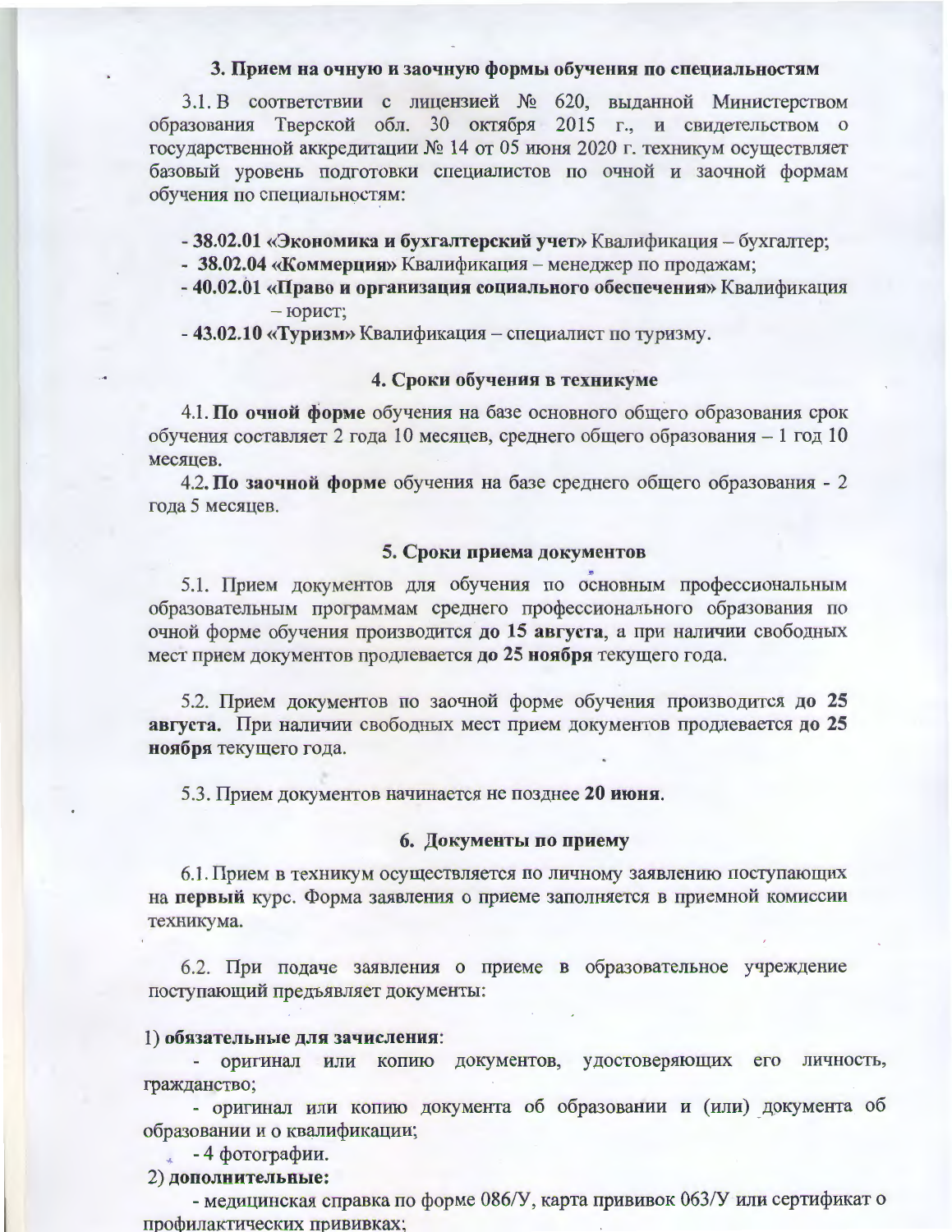- копия медицинского страхового полиса;

- копия военного билета или удостоверения призывника (для юношей);

- свидетельство о результатах ЕГЭ;

- копия трудовой книжки / справка с места работы (для поступающих на заочную форму);

- копия СНИЛС;

- почтовый конверт - 3 шт;

документов, подтверждающих результаты индивидуальных -копии лостижений.

граждане,  $6e<sub>3</sub>$ гражданства, Иностранные лица  $\mathbf{B}$ **TOM** числе соотечественники, проживающие за рубежом, при подаче документов в техникум предъявляют:

- копию документа, удостоверяющего личность поступающего, либо документ, удостоверяющий личность иностранного гражданина в Российской Федерации, в соответствии со статьей 10 Федерального закона от 25 июля 2002 г. № 115-ФЗ «О правовом положении иностранных граждан в Российской Федерации»;

- оригинал документа государственного образца об образовании (или его заверенную в установленном порядке копию) либо оригинал документа иностранного государства об уровне образования и (или) квалификации, признаваемый в Российской Федерации на уровне документа государственного образца об образовании (или его заверенную в установленном порядке копию), а также в случае, предусмотренном законодательством Российской Федерации, копию свидетельства о признании данного документа;

- заверенный в установленном порядке перевод на русский язык документа иностранного государства об уровне образования и (или) квалификации и приложения к нему (если последнее предусмотрено законодательством государства, в котором выдан такой документ об образовании);

ИЛИ **ИНЫХ** доказательств. подтверждающих -копии документов принадлежность соотечественника, проживающего за рубежом, к группам, предусмотренным статьей 17 Федерального закона от 24 мая 1999 г. № 99-ФЗ «О государственной политике Российской Федерации в отношении соотечественников за рубежом»;

Все переводы на русский язык должны быть выполнены на имя и фамилию, указанные в документе, удостоверяющем личность иностранного гражданина в Российской Федерации.

6.3. Обучающиеся с ограниченными возможностями здоровья и инвалиды могут обучаться по индивидуальному учебному плану с учетом их особенностей.

6.4. Поступающие вправе направить / представить заявление о приеме, а также необходимые документы одним из следующих способов:

1) лично

2) через операторов почтовой связи общего пользования заказным письмом с уведомлением о вручении